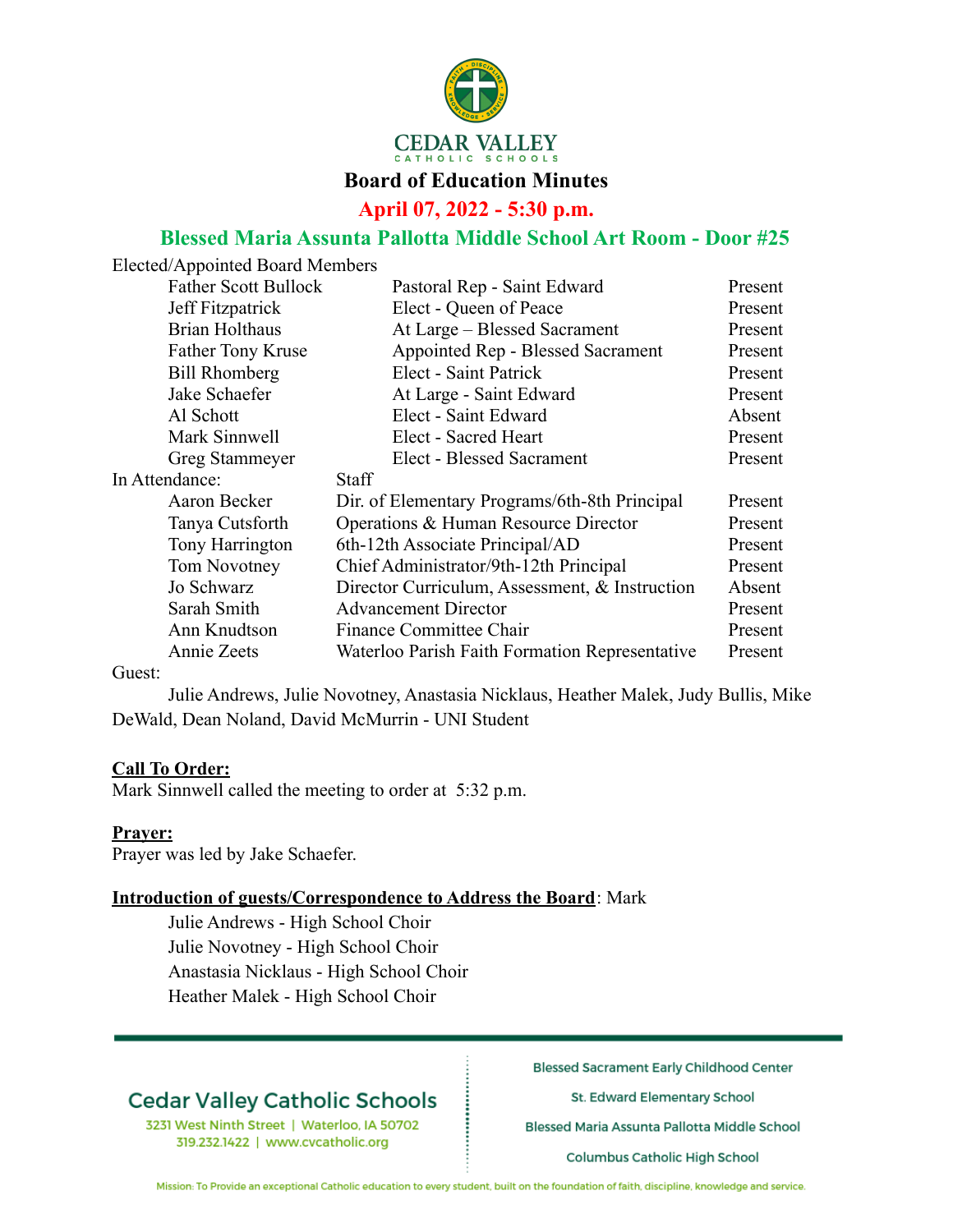

#### **Adjustments to the agenda/Approve the agenda:** Mark

Add to Personnel under Consent Agenda:

Mark Gallagher Resignation from CHS Baseball Head Coach effective immediately Dan Westhoff Resignation from CHS Football Assistant effective immediately Kevin Nelson Resignation from CVCS Food Service on 4/19/2022

Remove from Information and move to May meeting

1. Strategic Planning Action Plans - Brian Holthaus, Sarah Smith

- a. Enrollment & Retention 3
- b. Financial Management 1
- c. Financial Management 2
- 3.Parish Board Representation for 22-23

A motion to approve the updated consent agenda. (Jeff Fitzpatrick, Greg Stammeyer) Motion carried.

#### **Consent agenda:**

- March 03, 2022 Board minutes
- Monthly Revenue & Expense Reports  $\&$  Finance Minutes Matt Verbraken
- Consideration of Personnel: hires, reassignments, resignations, & terminations Tanya Cutsforth

A motion to approve the consent agenda. (Father Scott Bullock, Jake Schaefer)

#### **Information:**

1. Sustainability Report Updates

Any updates or suggestions can be directed to Tom, Matt or Tanya on the reports.

#### **Old business – Action Items:**

- 1. 22-23 Academic Calendar Tanya Cutsforth
	- a. Graduation date May 14 or 21

A motion to approve the 22-23 Academic Calendar with changes per Waterloo PD changes. (Bill Rhomberg, Father Tony Kruse) Motion carried.

2. 22-23 Budget Final Approval - Matt Verbraken

A motion to approve the 22-23 budget.

(Father Scott Bullock, Jeff Fitzpatrick) Motion carried.

#### **New business – Action Items:**

1. Strategic Planning Action Plans: CVCS website site plan - Sarah Smith

## **Cedar Valley Catholic Schools**

3231 West Ninth Street | Waterloo, IA 50702 319.232.1422 | www.cvcatholic.org

**Blessed Sacrament Early Childhood Center** 

St. Edward Elementary School

Blessed Maria Assunta Pallotta Middle School

**Columbus Catholic High School** 

Mission: To Provide an exceptional Catholic education to every student, built on the foundation of faith, discipline, knowledge and service.